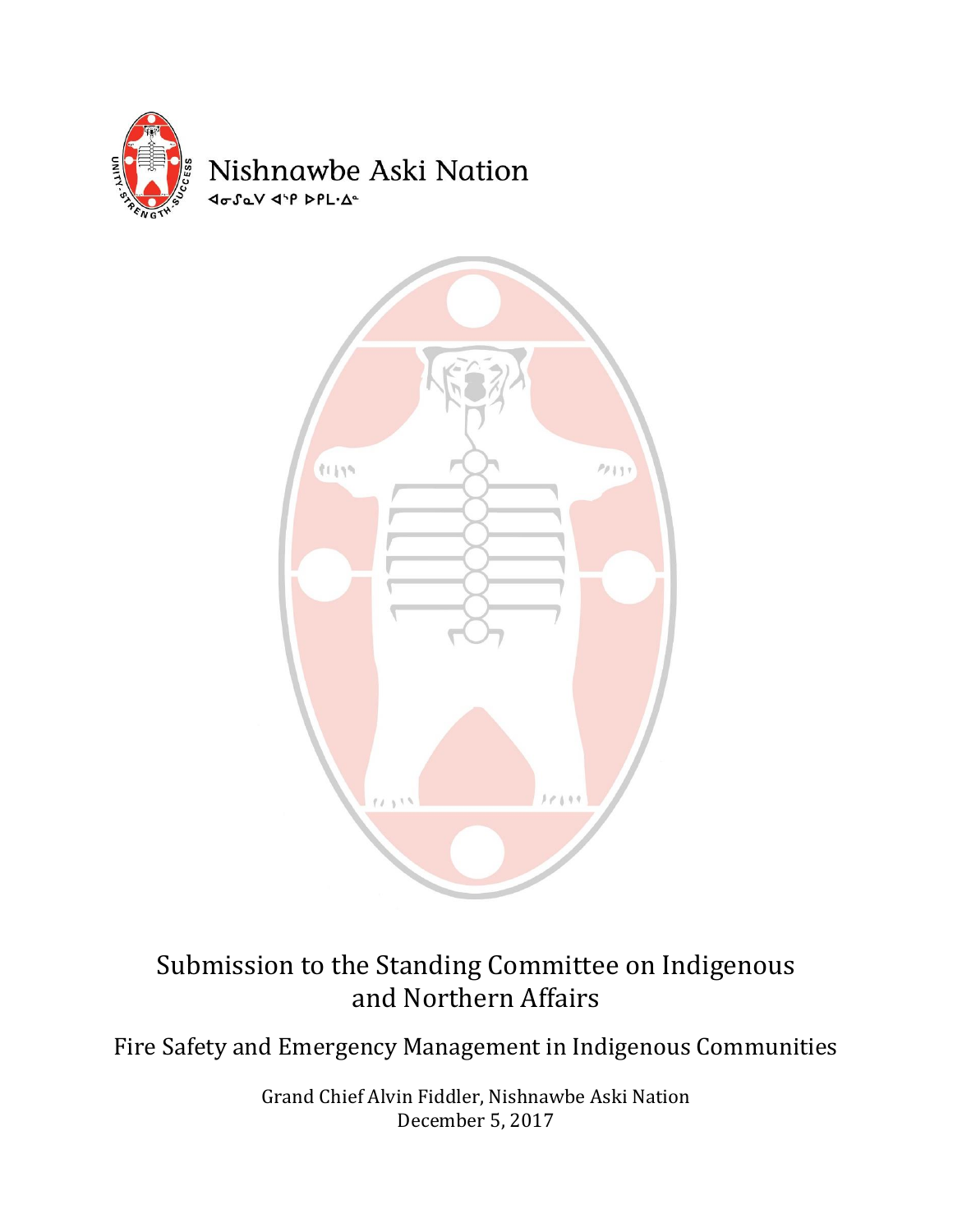Submission to INAN: Fire Safety and Emergency Management in Indigenous Communities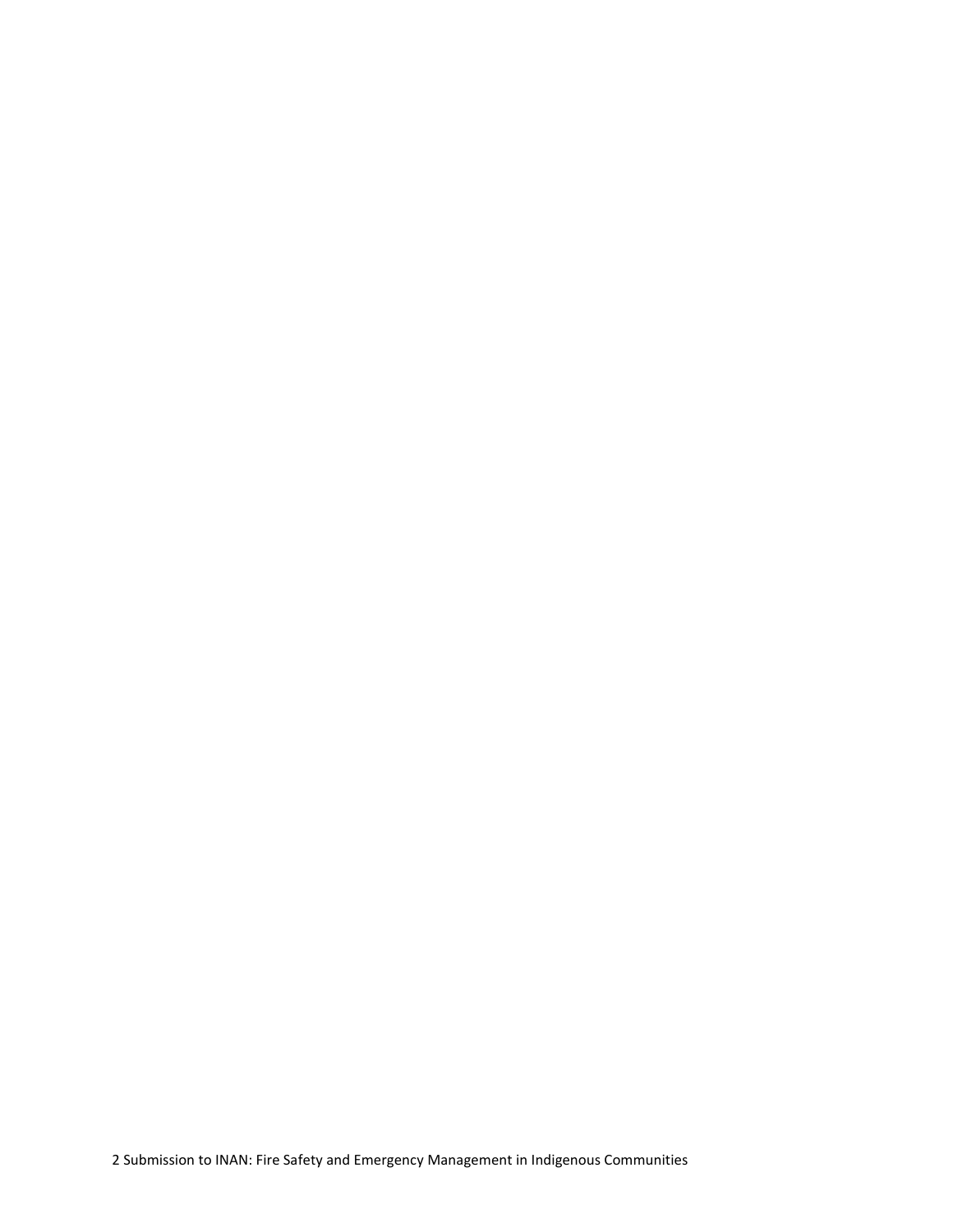# **Table of Contents**

| 1.3 Standing Committee on Indigenous and Northern Affairs  6           |  |
|------------------------------------------------------------------------|--|
|                                                                        |  |
|                                                                        |  |
|                                                                        |  |
|                                                                        |  |
|                                                                        |  |
|                                                                        |  |
| 3.1 Fire Safety and Emergency Management in Indigenous Communities  10 |  |
|                                                                        |  |
| 3.3 The Federal Response: First Nations Fire Protection Strategy  13   |  |
|                                                                        |  |
|                                                                        |  |
|                                                                        |  |
|                                                                        |  |
|                                                                        |  |
|                                                                        |  |
|                                                                        |  |
|                                                                        |  |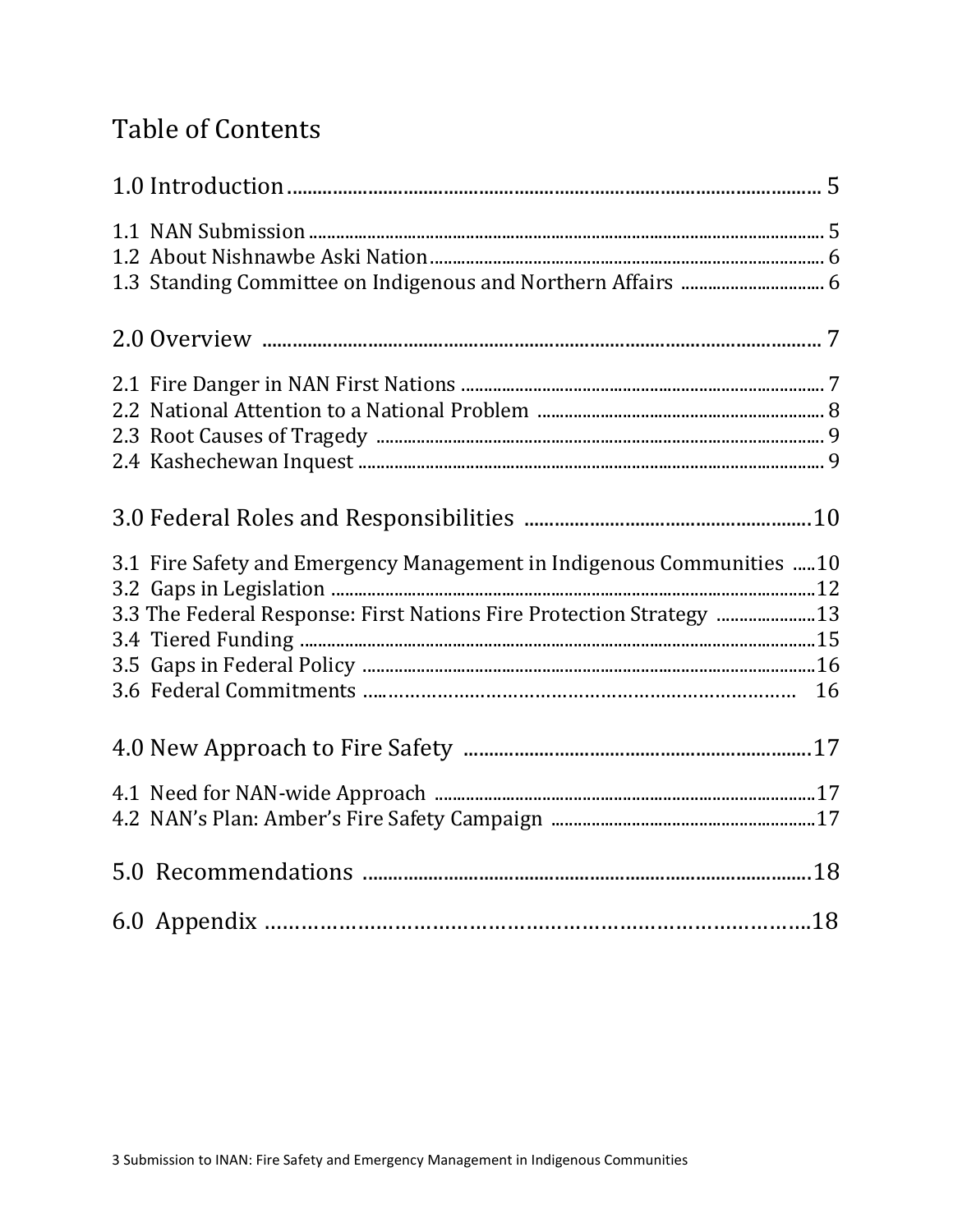Submission to INAN: Fire Safety and Emergency Management in Indigenous Communities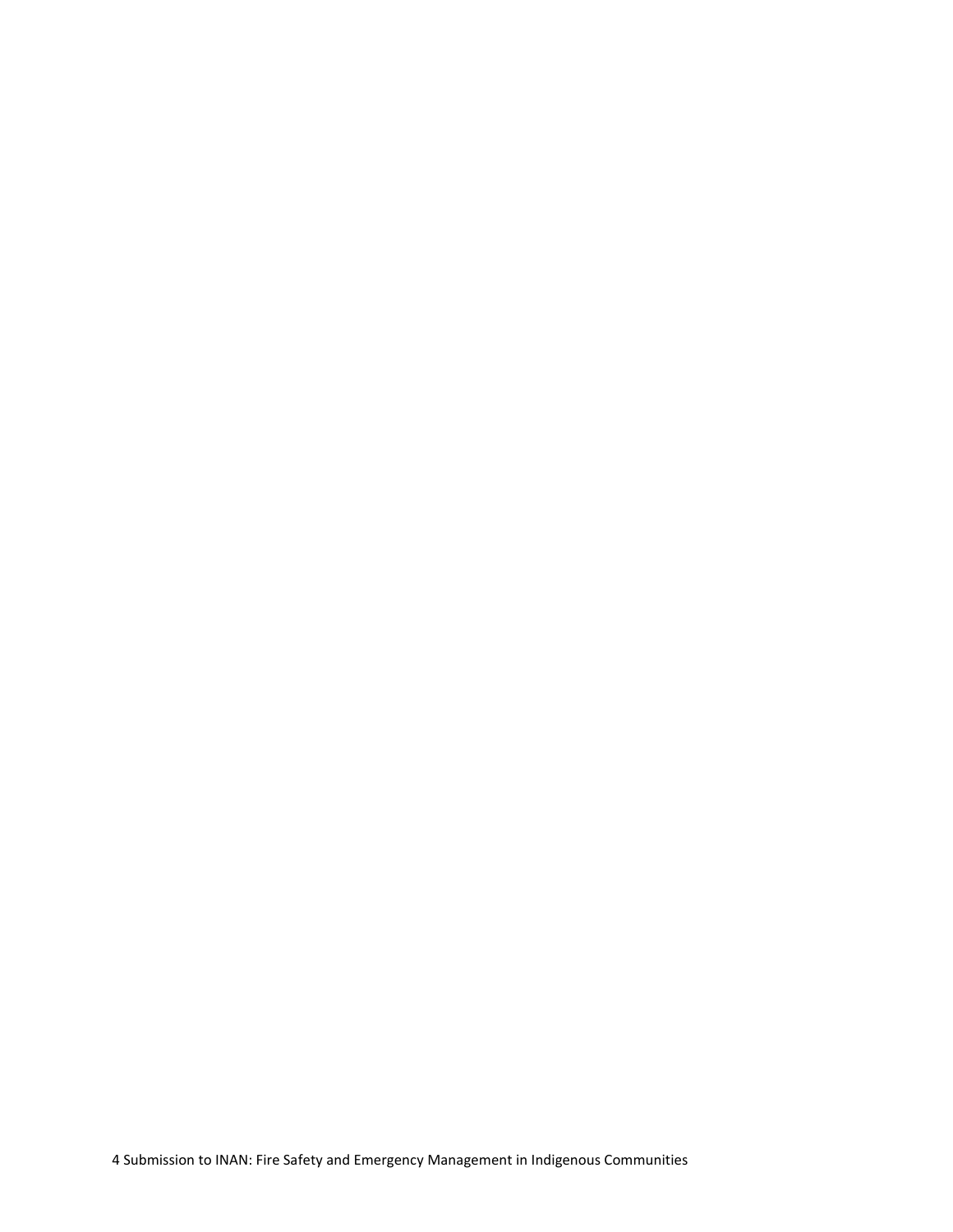# 1.0 Introduction

*On March 29, 2016, around midnight, Amanda Sainnawap-Peters got a frantic phone call in Thunder Bay from her brother in Pikangikum. Her sister Sylvia was missing.*

*"I can't find her," he told Sainnawap-Peters. "There's a house on fire, and I can't find Sylvia."*

*Police were on the scene within five minutes, but there was nothing they could do. Flames were already shooting out of the home's north window.*

*Pikangikum's only fire truck did not have water in it when the call came in. Roley Peters, the reserve's fire chief and only firefighter, struggled to get the truck over roads so buckled by frost heaves that fire investigators later called them "nearly impassable".*

*The fire destroyed everything. Even the home's metal fridge melted.*

*The only things left burning were the bodies.*

- Excerpt from *Fire and Death in Canada's First Nations*, by Alicja Siekierska and Jesse Winter, Toronto Star, February 24, 2017

# 1.1 NAN Submission

Nishnawbe Aski Nation is pleased to present this written submission to assist the Standing Committee on Indigenous and Northern Affairs (INAN) with its study on Fire Safety and Emergency Management in Indigenous Communities.

NAN appreciates that the Committee is studying fire safety and emergency preparedness in Indigenous communities, including the threats and impacts of forest fires and other emergency situations that threaten the health and well-being of our 49 First Nations communities.

We have been invited to contribute specifically to the issue of fire protection and prevention, which is the focus of this submission. The impacts of forest fires and our communities' ability (or lack thereof) to plan to and respond to such emergencies are separate but serious issues that demands attention. Given the opportunity we would be pleased to provide additional information to address these.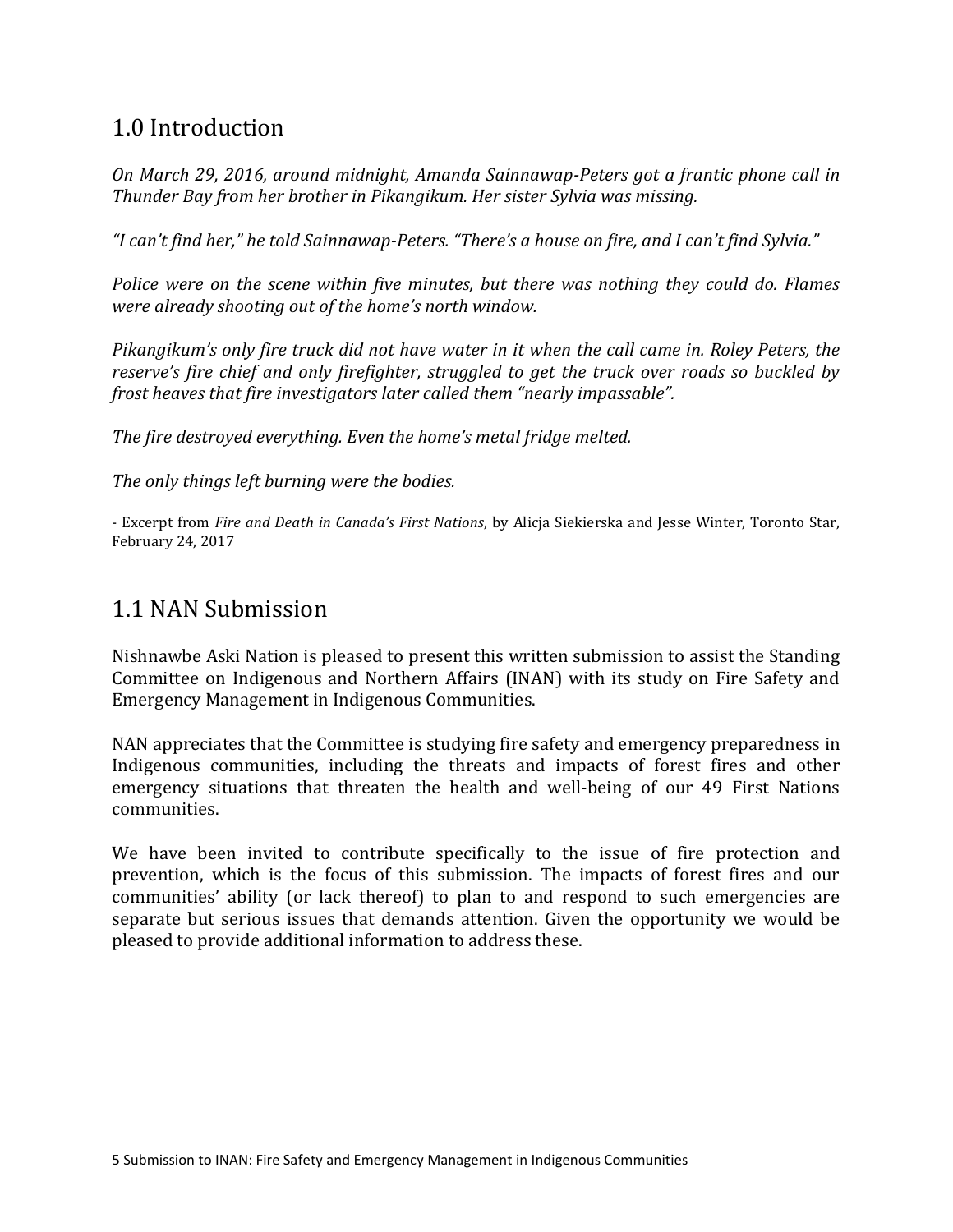# 1.2 About Nishnawbe Aski Nation

Nishnawbe Aski Nation (known as Grand Council Treaty No. 9 until 1983) was established in 1973 representing the legitimate, socioeconomic, and political aspirations of its First Nation members to all levels of government in order to allow local self-determination while establishing spiritual, cultural, social, and economic independence.

In 1977, Grand Council Treaty No. 9 made a public declaration of the rights and principles of Nishnawbe Aski, to Ontario Premier William Davis on July 6 in Toronto and presented to Canadian Prime Minister Pierre Trudeau on July 11 in Ottawa. These rights include:

- The right to receive compensation for our exploited natural resources.
- The right to receive compensation for the destruction and abrogation of our hunting, fishing and gathering rights.
- The right to renegotiate our Treaty as understood by our people, land and resources.
- The right to approach other world nations to further the aims of the Cree and Ojibway Nations of Treaty No. 9.

Today, NAN represents 49 First Nations with a total population (on and off reserve) of approximately 45,000 people grouped by Tribal Council. NAN territory encompasses James Bay Treaty No. 9 and the Ontario portion of Treaty No. 5, a land-mass covering two-thirds of the Province of Ontario, spanning 210,000 square miles. Our people traditionally speak Cree and Algonquin in the east, OjiCree in the west, and Ojibway in the central south area.

# 1.3 Standing Committee on Indigenous and Northern Affairs

Standing Committee on Indigenous and Northern Affairs (INAN) reviews, examines and reports on issues affecting Aboriginal Canadians and northerners.

The Standing Committee's mandate includes all areas covered by the federal department of Indigenous and Northern Affairs Canada, whose legal name remains the Department of Indian Affairs and Northern Development. The Committee can study any aspect of the Department's management and operation, as well as legislation, programs or policy areas administered by the Department. Traditionally, the Department has taken responsibility primarily for on-reserve registered First Nations people, Inuit and northern or territorial affairs. In turn, the Committee has primarily considered legislation and issues related to these populations and subjects.

The Committee may also look into other government programs and services developed for on-reserve First Nations people. It can examine issues, policies and programs related to offreserve registered and non-registered First Nations people, Métis, and Inuit. As of 2004, the Minister of Indian Affairs and Northern Development has been assigned the additional role of Federal Interlocutor for Métis and Non-Status Indians.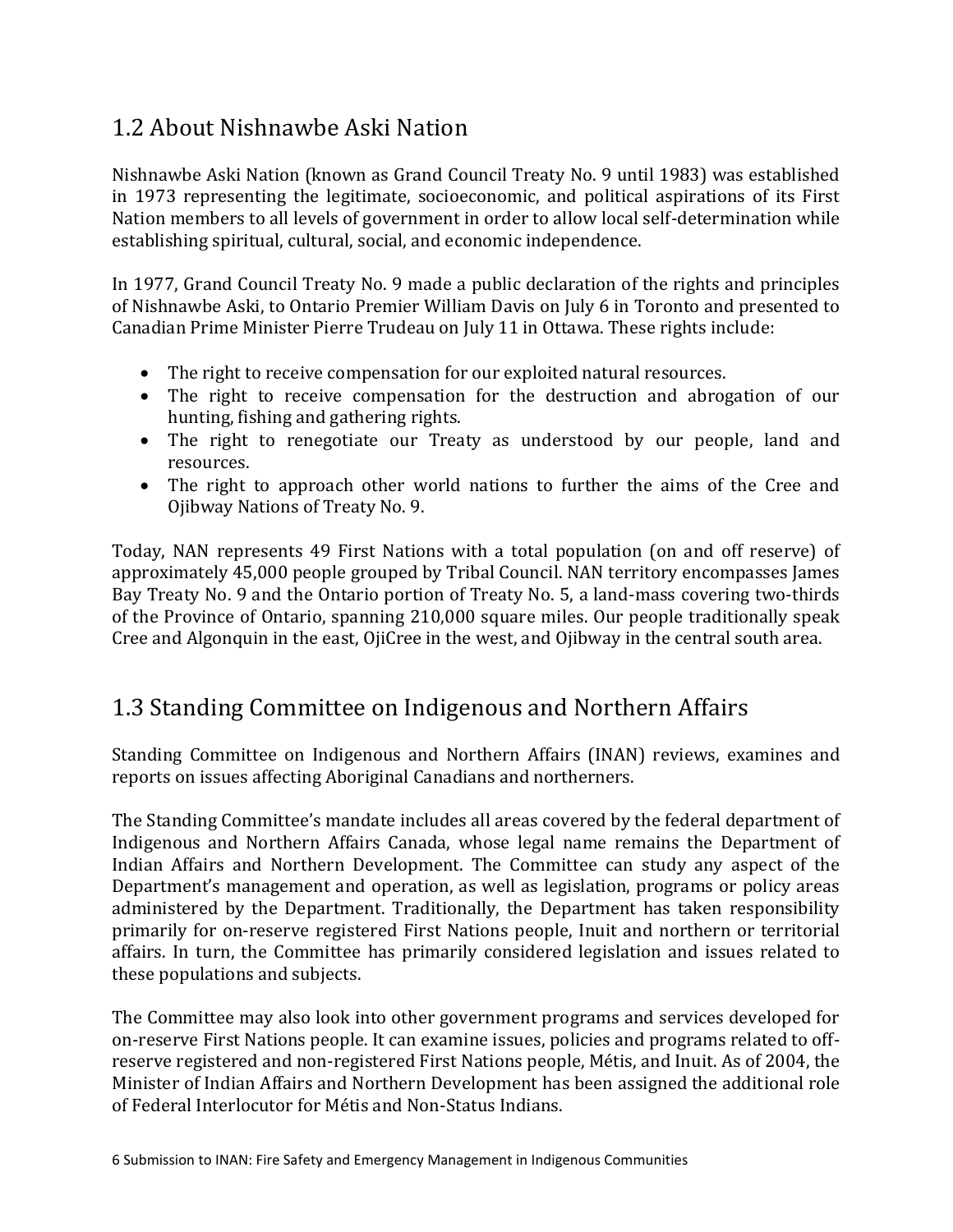### 2.0 Overview

#### 2.1 Fire Danger in NAN First Nations

The 2007 report Fire Prevention in Aboriginal Communities by the Canada Mortgage and Housing Corporation found that fire losses (deaths, injuries and destruction of property) in First Nation communities, particularly those on remote First Nations lands, far exceed those in comparable off-reserve communities.

It concluded that the First Nations per capita fire incidence rate is 2.4 times the per-capita rate for the rest of Canada. The death rate is 10.4 times greater; the fire injury rate is 2.5 times greater; and the fire damage per unit is 2.1 times greater.

Currently, just 19 of NAN's 49 First Nation communities even have a designated Fire Chief.

Tragic house fires are common in NAN First Nations, the majority of which are isolated and remote, accessible only by air and an increasingly unstable seasonal winter road network.

This grim reality received national attention as a savage house fire in Pikangikum First Nation claimed nine lives in the remote northern community on March 29, 2016. The community is struggling to recover from the loss of an infant and three generations of one family: Dean Strang, 51; Annette Strang, 49; Gilbert Strang, 31; Sylvia Peters, 41; Dietrich Peters, 35; Faith Strang, 24; Ireland Peters, 4; Aubree Strang, 2; Amber Strang, 5 months.

A 2013 fire in Wunnumin Lake First Nation year claimed the lives of two children, aged six and one, and their 21-year old aunt. A 2011 fire in Nibinamik First Nation claimed the lives of two young boys (aged 2 & 3) and injured a third child.

House fires are especially devastating in remote communities where overcrowding is the norm and entire families are left homeless every time a home is lost.

A 2008 fire in Kashechewan First Nation left a family of 11 homeless after destroying the home of the late NAN Elder George Wesley, the father of Ricardo Wesley who died in a 2006 jail fire along with Jamie Goodwin. An inquest into their deaths (the Kashechewan Inquest) garnered national attention on the inadequacies of community safety and firefighting resources in remote First Nations.

Since then, there have been numerous inquests, studies, reports and recommendations to improve fire protection and prevention in NAN First Nations. Few have been acted upon.

In 2016 it was revealed that, since 2010, Indigenous and North Affairs Canada stopped tracking on-reserve fires because they were a "burden" to First Nation communities. This is insulting to the memory of those we have lost, and shows a callous disregard for the health and safety of our communities. Knowing the scope of the problem is a key first step. It is difficult to comprehend how the federal government can effectively implement strategies without baseline statistics.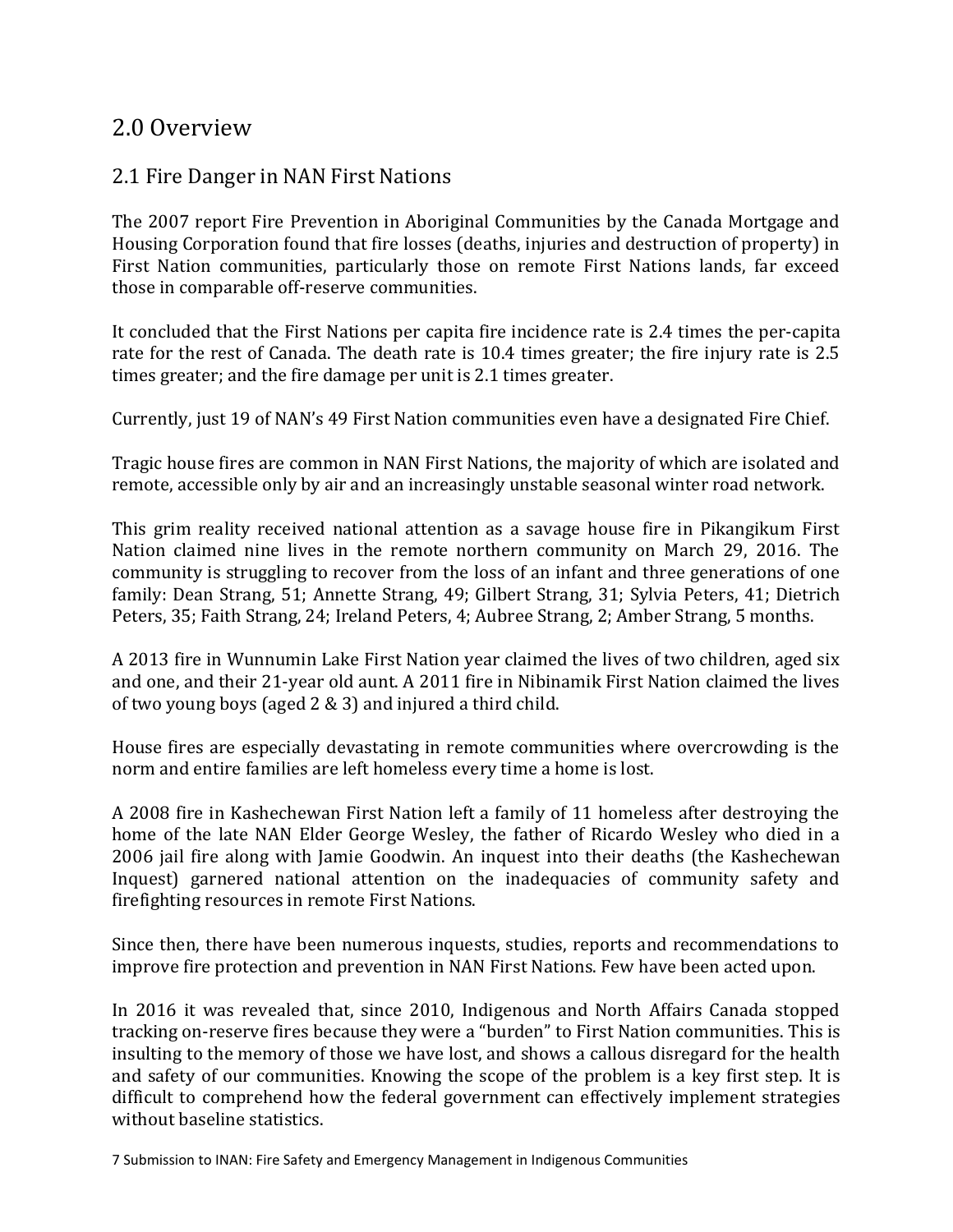### 2.2 National Attention to a National Problem

Fire tragedies in NAN First Nations have, and continue to receive national attention from the news media.

This spring, NAN worked closely with Toronto Star journalists Jesse Winter and Alicja Siekierska for the feature Fire and Death in Canada's First Nations. This investigation highlighted the heartbreaking losses that continue to result from substandard housing and the lack of fire protection services in the majority of our communities, and was a finalist for the Knight Award for Public Service at the 2017 Online Journalism Awards.

Other features include:

➢ *Northern Ontario First Nation Declares State of Emergency After Fire Contaminates Reservoir: MP*

Global News - June 8, 2017

"A northwestern Ontario Member of Parliament says a state of emergency has been declared in Eabametoong First Nation following a fire near the community's water purification plant's reservoir."

➢ Indigenous Leaders Call for Coroner's Inquest into First Nations Fire Deaths CBC News - March 30, 2017

"Indigenous leaders call for a coroner's inquest into fire safety in NAN First Nations on the one-year anniversary of a house fire in Pikangikum, a remote community more than 500 kilometres north of Thunder Bay, Ont., that killed nine people, including three children under the age of five."

➢ Fire Safety on First Nations a National Problem CBC - Jan 27, 2014

"The 2014 death of two young boys in a house fire in Ballantyne Cree Nation highlights the shortfalls of firefighting services and the importance of fire prevention as many reserve homes fall short of national fire codes."

➢ *Michael's Essay: Fire Safety is Out of Bounds in First Nations* CBC - April 3, 2014

"Michael Enright debunks the notion that problems can't be fixed by throwing money at it when First Nations are desperately in need of more funding for firefighting infrastructure. Notes that 322 First Nations in Canada have to share \$26 million in fire prevention on reserves – far too little."

➢ *Kashechewan Jail Fire a Dark Chapter, Inquest Told* CTV News - April 30, 2009

"The excruciating deaths of two aboriginal men arrested for public intoxication marked another dark chapter in Canada's shameful history of neglecting First Nations people and must never be repeated, a jury was told Thursday at the inquest into a jailhouse fire at an isolated northern Ontario reserve."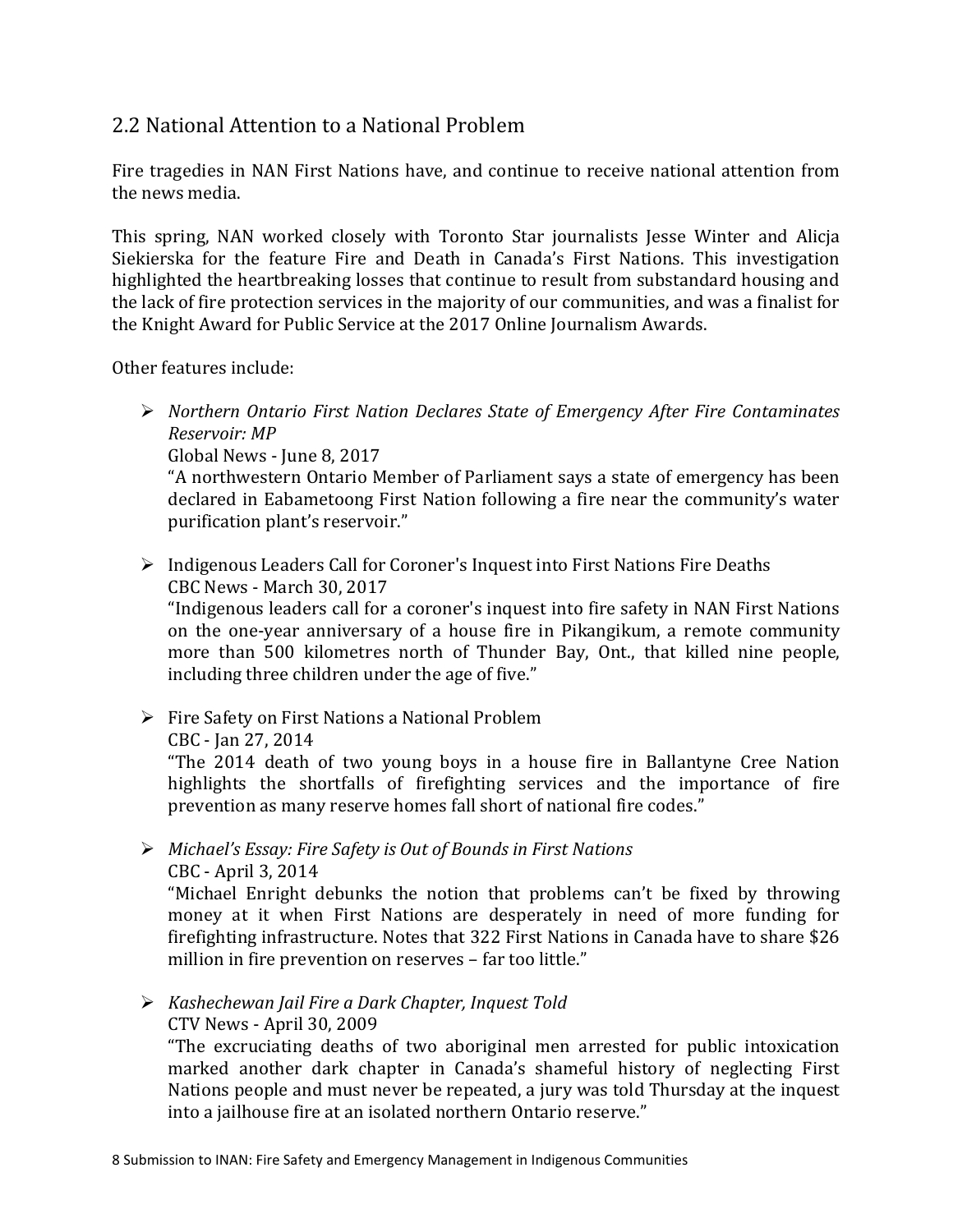#### 2.3 Root Causes of Tragedy

A 2010 federal study on fire safety on reserves found that people living on First Nation reserves are 10 times more likely to die in a house fire than people in the rest of Canada.

With responsibility over fire protection falling to individual First Nations, fire inspection regimes are not uniform and vary from community to community. Guidelines adopted in the terms and conditions of funding arrangements are not always followed and there is currently no compliance mechanism in place.

The lack of firefighting services and substandard housing in NAN communities is a deadly combination that has claimed too many lives. Many homes do not meet building codes and rely on dangerous wood stoves for heat. House fires quickly turn lethal when without smoke detectors or fire extinguishers and communities don't have the equipment to respond.

#### 2.4 Kashechewan Inquest

Tragedy struck Kashechewan First Nation on January 8, 2006 when fire broke out in a makeshift holding cell at the local police detachment in this remote Cree community on the west coast of James Bay.

Ricardo Wesley, 22, and Jamie Goodwin, 20, burned to death while the community was powerless to save them. An inquest into their deaths was held in 2009 (the Kashechewan Inquest<sup>1</sup>), which garnered national attention on the inadequacies of policing and firefighting resources in remote First Nations.

At the time, Kashechewan's population was 1,600 people. They had a trained a volunteer fire department but lacked vital firefighting equipment. Fire trucks, which had been recently acquired, could not be delivered until construction of a fire hall was completed. Without the necessary infrastructure, the community was unable to respond to fires.

The coroner's jury heard that the Kashechewan police station lacked a working smoke detector, fire extinguisher and sprinkler when the fire tore through the dilapidated building.

The jury delivered 86 recommendations including increased federal and provincial funding for fire safety and improvements to First Nation police facilities, many of which remain far below provincial standards. The jury also recommended that the federal and provincial governments should provide adequate money for annual fire inspections of all police detachments in NAN territory and additional fire response training for officers.

The Kashechewan fire was a tragic example of the appalling deficiencies in community safety in remote First Nations. Ten years later the inadequacies in firefighting services combined with substandard housing continues to put lives at risk.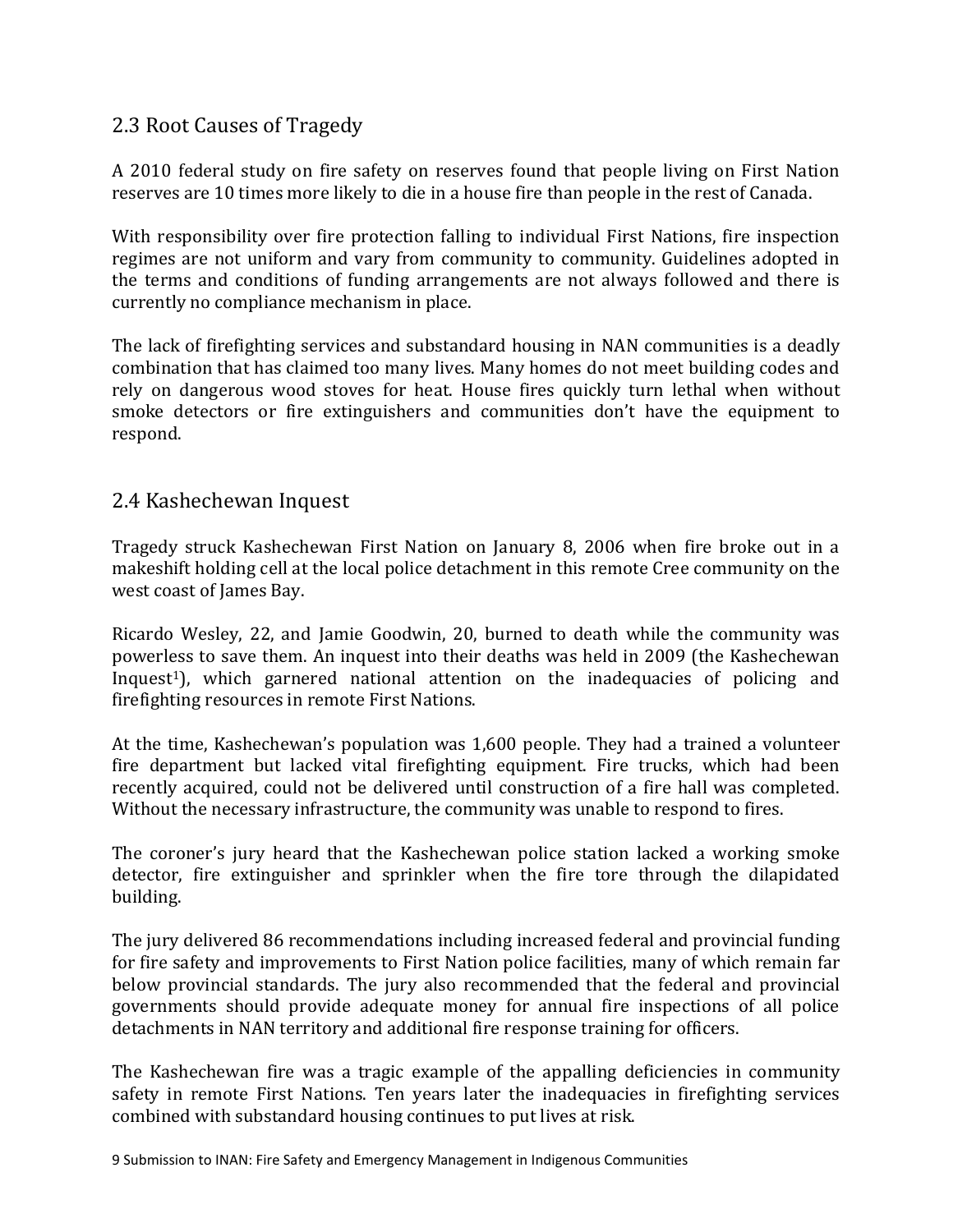The coroner's jury from the inquest into the Kashechewan fire delivered 86 recommendations (attached), including that:

- First Nations, Canada and Ontario should work together to develop a fire safety model that closely resembles that which applies to municipalities and includes an enforcement mechanism.
- Nishnawbe Aski Nation, in consultation with the Ontario Fire Marshal's office, should develop and implement models for the delivery of services and programs for fire protection, prevention and safety, consistent with s. 2(1)(a) of the *Fire Protection and Prevention Act.*

### 3.0 Federal Roles and Responsibilities

#### 3.1 Fire Safety and Emergency Management in Indigenous Communities

Pursuant to Standing Order 108(2) and the motion adopted on October 5, 2017, the Standing Committee has commenced a study on Fire Safety and Emergency Management in Indigenous Communities. The Committee will examine emergency measures in communities, traditional territories, as well as fire services in the communities.

Our understanding is that two federal departments, the Department of Indian Affairs and Northern Development and the Department of Public Safety and Emergency Preparedness, are responsible for fire safety and emergency management in Indigenous communities, the roles and responsibilities of which are summarized (from testimony by the respective departments) below:

#### Indigenous Services - *Department of Indian Affairs and Northern Development*

As with any community in Canada, the responsibility for emergency management onreserve starts with First Nation communities as the first level of response. When an emergency event exceeds the capacity or capabilities of the communities, they seek assistance from the provincial or territorial government, and if necessary, from the federal government.

Currently, the department supports First Nation communities during emergency events through the Emergency Assistance Program. This program supports four pillars of Emergency Management: 1. Preparedness; 2. Mitigation; 3. Response; and 4. Recovery.

For response to emergencies, the Emergency Management Assistance Program reimburses First Nations, municipalities, provinces, and territories, as well as third-party emergency management service providers, up to 100% of eligible response and recovery costs, including costs of evacuations. Eligibility is determined according to the program's terms and conditions.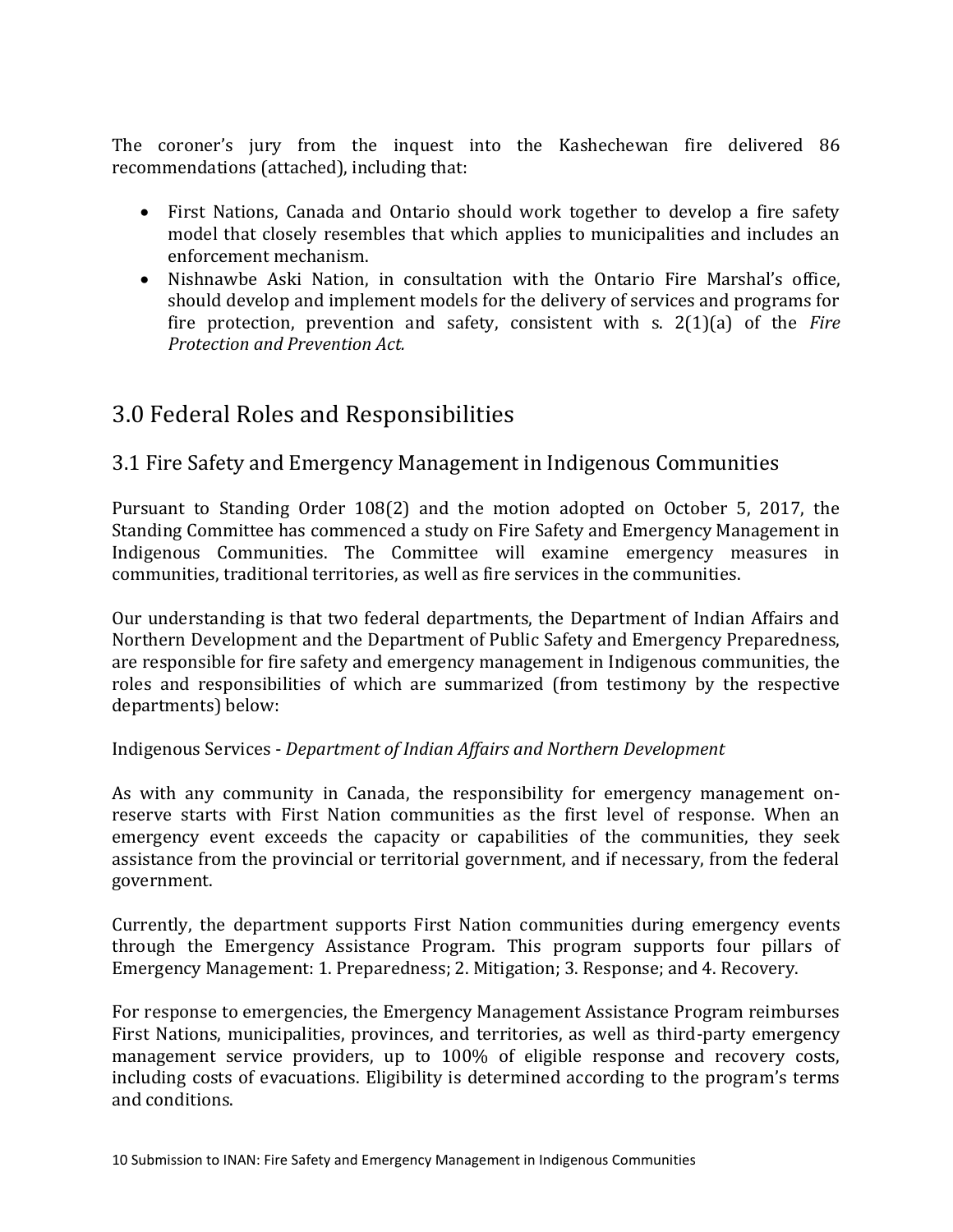In recent years, events such as wildfires and floods are increasing in frequency, severity, and magnitude. These events can result and have resulted in severe social, environmental, and economic consequences for both Indigenous and non-Indigenous communities. However, due to their relative remoteness and isolation in fire-prone areas, many First Nation communities are more vulnerable to emergency events and the vulnerability can be exacerbated by remoteness or access to services during emergency events.

Despite making up less than 1% of Canada's population, one-third of wildfire evacuations over the last three decades in Canada have involved on-reserve Indigenous communities.

During the immediate response phase of emergency events, communities leverage existing service delivery capabilities within First Nations, municipalities, provinces, territories and third-party emergency management service providers such as the Canadian Red Cross.

Access to the services beyond the First Nations capacity is secured through comprehensive Emergency Management Service Agreements between the department and the provinces or territories. Service agreements ensure that First Nation communities have access to comparable emergency assistance services to those provided to neighbouring communities and non-indigenous communities. Five agreements are currently in place. Where an agreement is not yet in place, historical arrangements are in place, or other mechanisms to ensure a comparable level of service to those offered elsewhere in the province or territory.

In the recovery phase of an emergency event, the department supports the repair or restoration of critical infrastructure on reserve to a pre-disaster condition to allow evacuees to return home. With the increase in wild land fire activity and increasingly strained fire suppression efforts, ensuring sustainable community recovery is becoming more and more critical.

First Nations manage fire protection services on reserve. Community officials make the decisions regarding fire protection services under the annual core capital funding they receive from the department. First Nations may establish their own fire departments or contract fire protection services from nearby communities.

#### Public Safety - *Department of Public Safety and Emergency Preparedness*

The Department of Indigenous Services has a lead role in working with the provinces and territories regarding emergency management to ensure First Nations communities receive necessary response and recovery services.

Following events like the 2017 forest fires in British Columbia, it conducts a review of the measures taken to fight forest fires. Public Safety and Emergency Preparedness Canada does this exercise in partnership with other departments such as Indian Affairs and Northern Development. The main observations become lessons learned, and are applied to future incidents.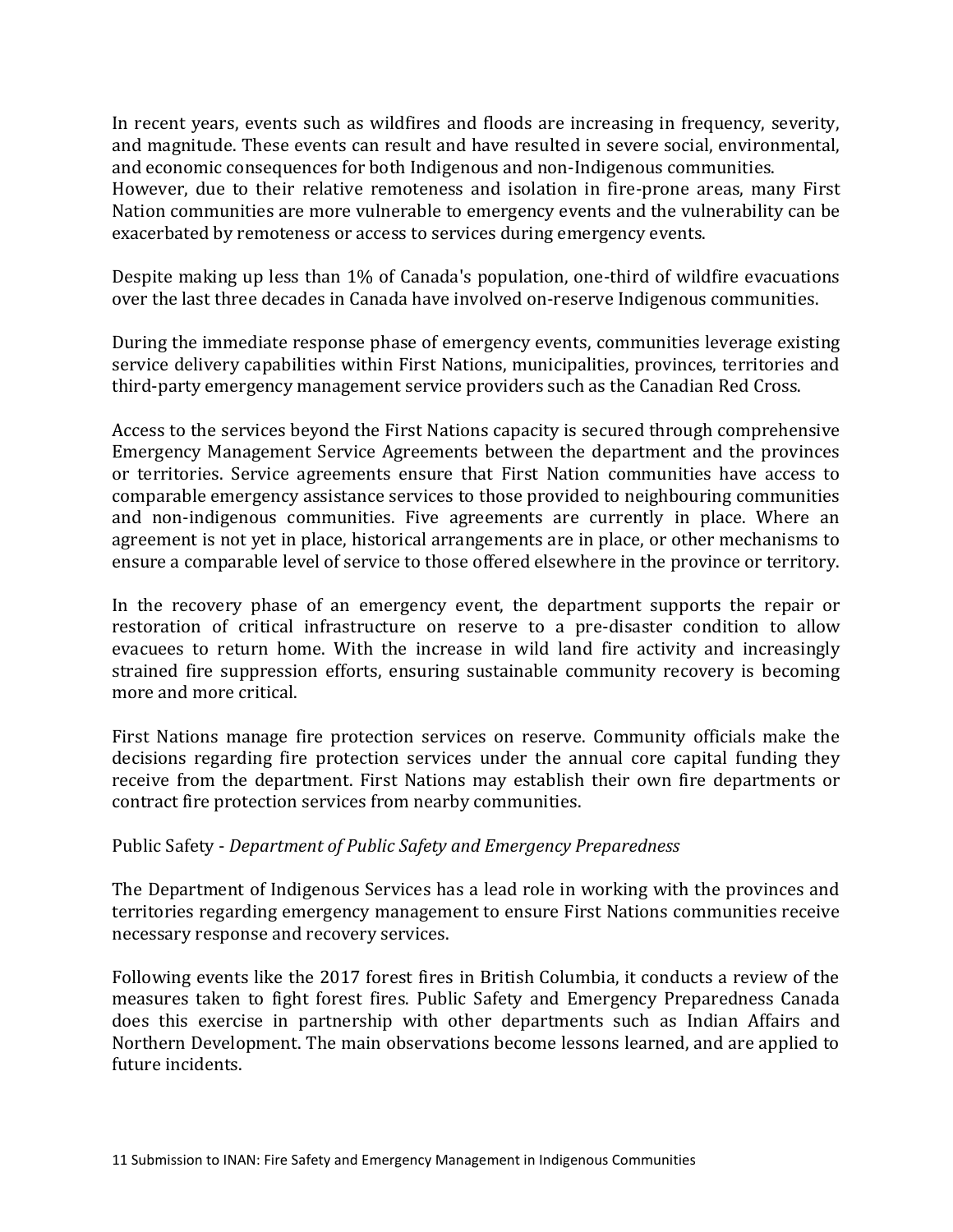The Government Operations Centre (GOC) is an interdepartmental organization that supports the minister in his leadership and coordination role in emergency measures. The purpose of its interventions is to direct and support the coordination of the federal response to events affecting the national interest.

Each year, in consultation with partners such as Natural Resources Canada and Environment and Climate Change Canada, the GOC conducts comprehensive planning processes to increase federal preparedness to support the provinces, territories and First Nations for potential wildfire events. However, gaps with the level of support to, and inclusion of, First Nations communities in the coordination of firefighting operations, has been identified as an important issue that needs to be addressed.

#### 3.2 Gaps in Legislation

Currently, there is no legislation regulating fire protection services for First Nation communities. Provincial municipalities are mandated to establish a program which includes public education for fire safety and provide fire protection services (Ontario Fire Protection Act). In Ontario, fire safety standards for equipment, systems, buildings, structures, land and premises are regulated through the Ontario Fire Code. Due to the remote location of rural First Nation communities it is impossible for them to partner with municipalities to receive fire prevention services from them.

First Nation communities do not fall under national or provincial building or fire code standards and they cannot be enforced by the federal government. It is left up to the community to mandate and enforce these codes. Poorly constructed housing coupled with poorly resourced fire departments are contributing factors to the high death rates due to fires in First Nation communities.

Core capital funding is provided by INAC, to communities on an annual basis. Chief and Council are to prioritize spending to meet the needs of their community and determine how fire protection services will be met with this funding. First Nations are responsible for establishing fire services within the community or contract these services from a near-by community.

INAC provided \$27 million between 2008-2009 to 2014-2015 for fire prevention services. When the funding was split across 634 First Nation communities across Canada, each community received \$42,655 annually to maintain all aspects of fire prevention services.

INAC's operation and maintenance funding for fire protection training is based on community population, zone index (remote) and a "factor" of 50% of the net funding calculated. Therefore, communities with smaller populations are put at a disadvantage when attempting to allocate adequate funds for fire protection training. Additionally, the factor of 50% is grossly insufficient for any community attempting to provide fire protection training to volunteers and community members.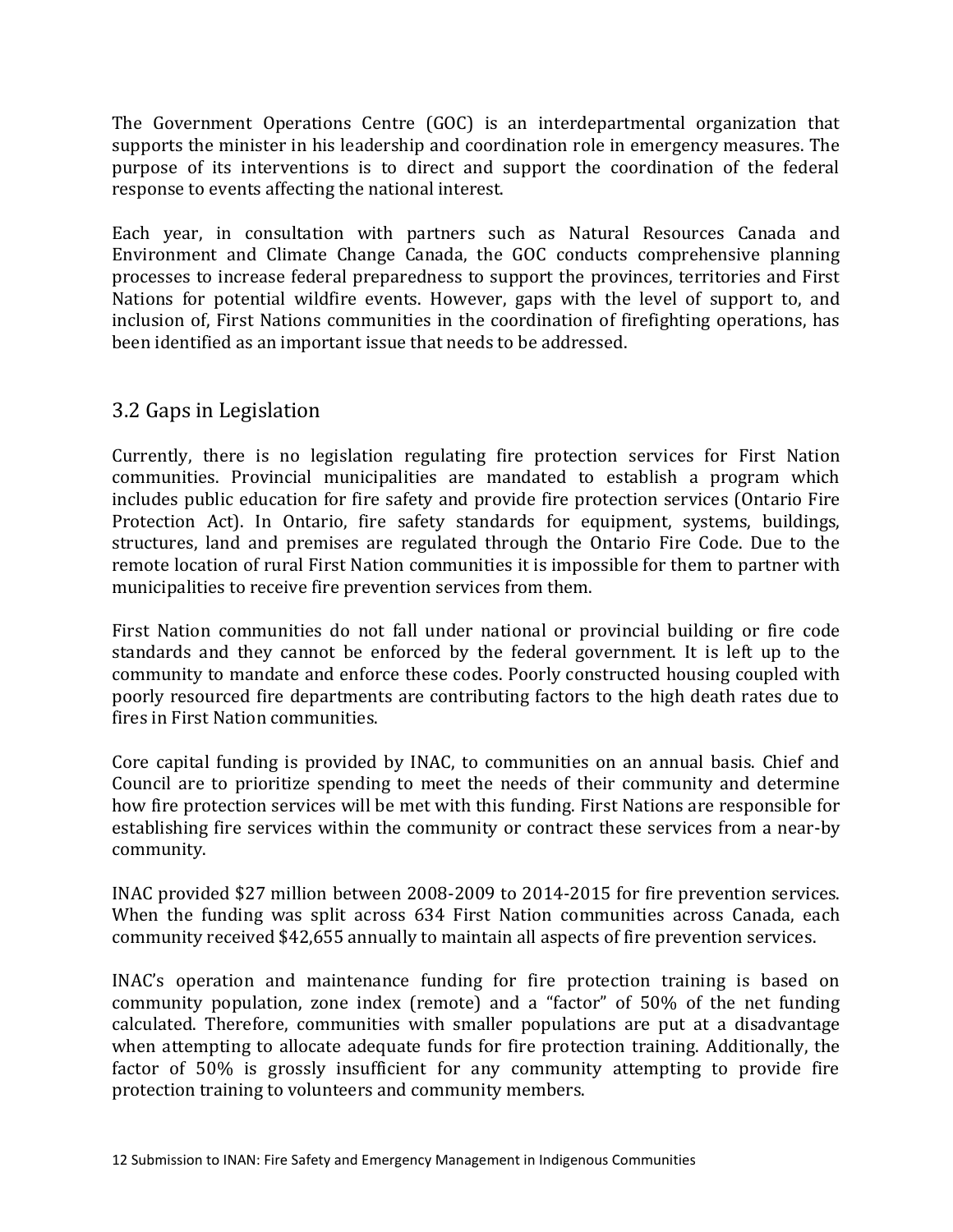### 3.3 The Federal Response: First Nations Fire Protection Strategy

The Government of Canada has expressed the need to provide better fire protection for First Nation communities, reduce fire losses, and extend the life cycle of community infrastructure assets. Working in collaboration with regional First Nation organizations, the First Nations Fire Protection Strategy (2010-2015) was developed in 2010 to focus on fire protection in on-reserve communities.

The strategy outlined goals, priorities and activities for the short-term (1-2 years), medium-term (3-4 years) and long-term (5 years and beyond). Initial emphasis was on activities to generate the greatest impact in the shortest amount of time, such as fire protection education and awareness, fire safety inspections, and insurance of assets.

Mid-term and longer-term activities considered options to address the regulatory gap governing fire protection on-reserve. Further, the strategy focused on appropriate means of fire protection in light of such factors as community size and remoteness.

It also emphasizes a risk based approach, starting with a gap analysis in the short-term to identify communities at greatest risk, which will serve to guide resource investments and maximize results.

Goals of the First Nations Fire Protection Strategy:

- 1. Through awareness campaigns, reduce fire-related deaths, injuries, and infrastructure damage to levels comparable to those in the rest of Canada.
- 2. Develop mechanisms to support the provision of fire protection services in all First Nation communities that are effective and meet the standard enjoyed by comparable communities in the rest of Canada.
- 3. By referencing/adapting existing federal and provincial guidelines, establish mandatory standards for fire safety, fire equipment maintenance and inspections that:
	- apply to all First Nations in Canada.
	- are as stringent as any applied in comparable communities off-reserve; and
	- are routinely monitored and enforced through a compliance mechanism.
- 4. Ensure coordinated and continued commitment to fire protection in First Nation communities and the elimination of gaps in inspections, equipment maintenance and fire safety measures.

Priorities of the First Nations Fire Protection Strategy:

#### Short-term

- Conduct a gap analysis by reviewing current funding mechanisms and governance structures.
- Explore the creation of a fire chief role.
- Enhance fire safety education in First Nation communities.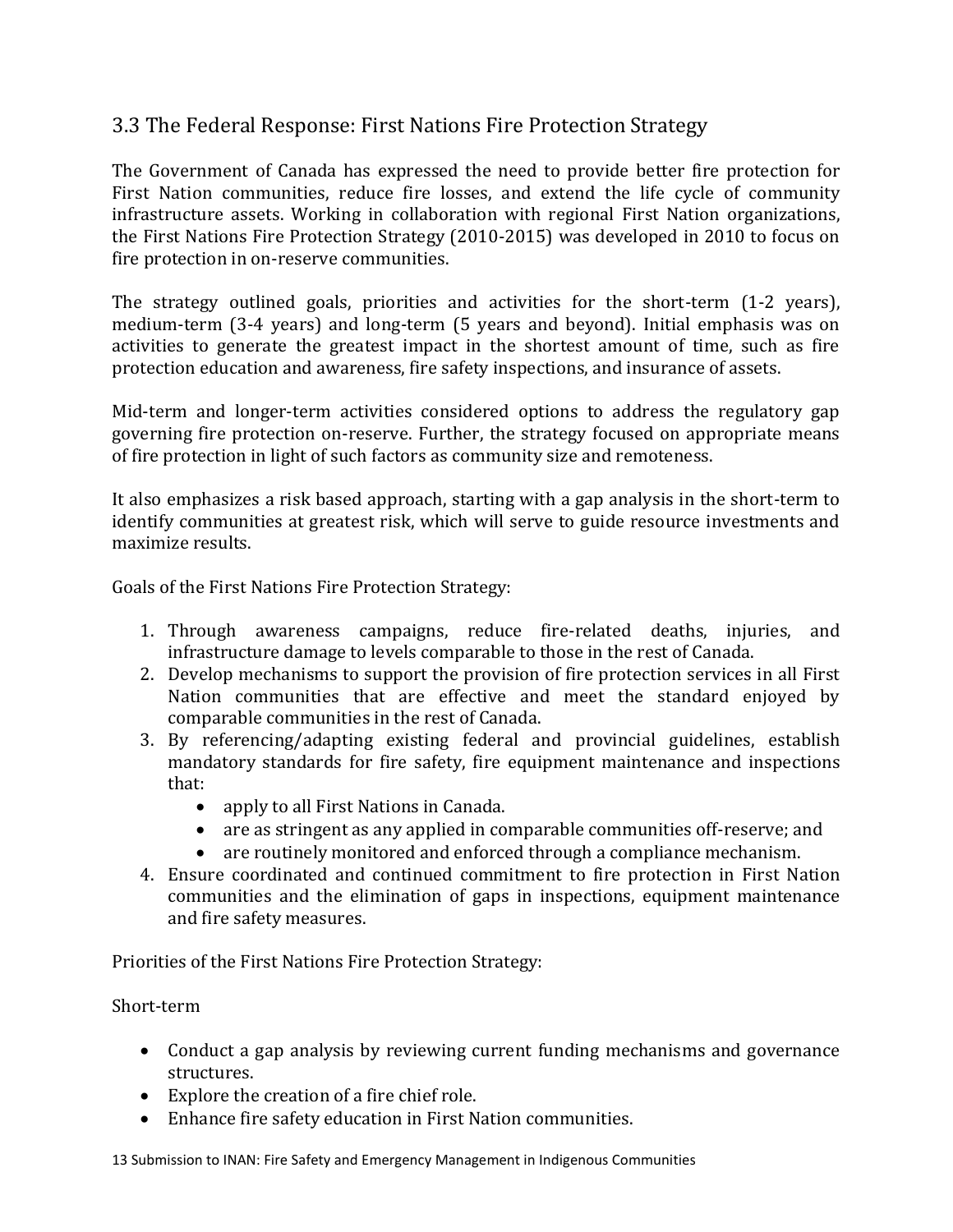- Improve fire loss data collection and integrity to identify communities at risk.
- Strengthen fire safety inspections and reporting.
- Examine the issue of insurance on-reserve.
- Encourage the recruitment and retention of firefighters.
- Develop systems to share information and best practices among regions.
- Promote innovative fire prevention technologies and initiatives.
- Integrate fire protection into emergency response planning.
- Promote First Nation firefighter associations for every region.
- Conduct a regional review of existing fire protection regulations/standards.

#### Medium-term

- Complete an analysis of fire protection capacity.
- Consider options for improving fire protection training.
- Further enhance fire loss data collection and integrity.
- Link fire protection to community planning.
- Revise the Levels of Service Standard for fire protection services.
- Develop a plan of action to address the regulatory gap governing fire protection onreserve.

#### Long-term

- Address the regulatory gap governing fire protection on-reserve.
- Evaluate and report on effectiveness of strategy.
- Assess and determine any future action.

In 2016, the federal government released the Joint First Nations Fire Protection Strategy which built upon the 2010 strategy. The five-year strategy would work to promote initiatives that focus on fire prevention within First Nation communities on-reserve, which will reduce the risk of fire-related death and loss of infrastructure due to fires. The driving force behind this strategy was minimizing the risk of fire through knowledge and awareness of fire safety.

This strategy is outlined in four pillars:

- 1. Partnership for First Nations Fire Protection
- 2. Fire Prevention Education
- 3. Community Standards
- 4. Fire Service Operational Standards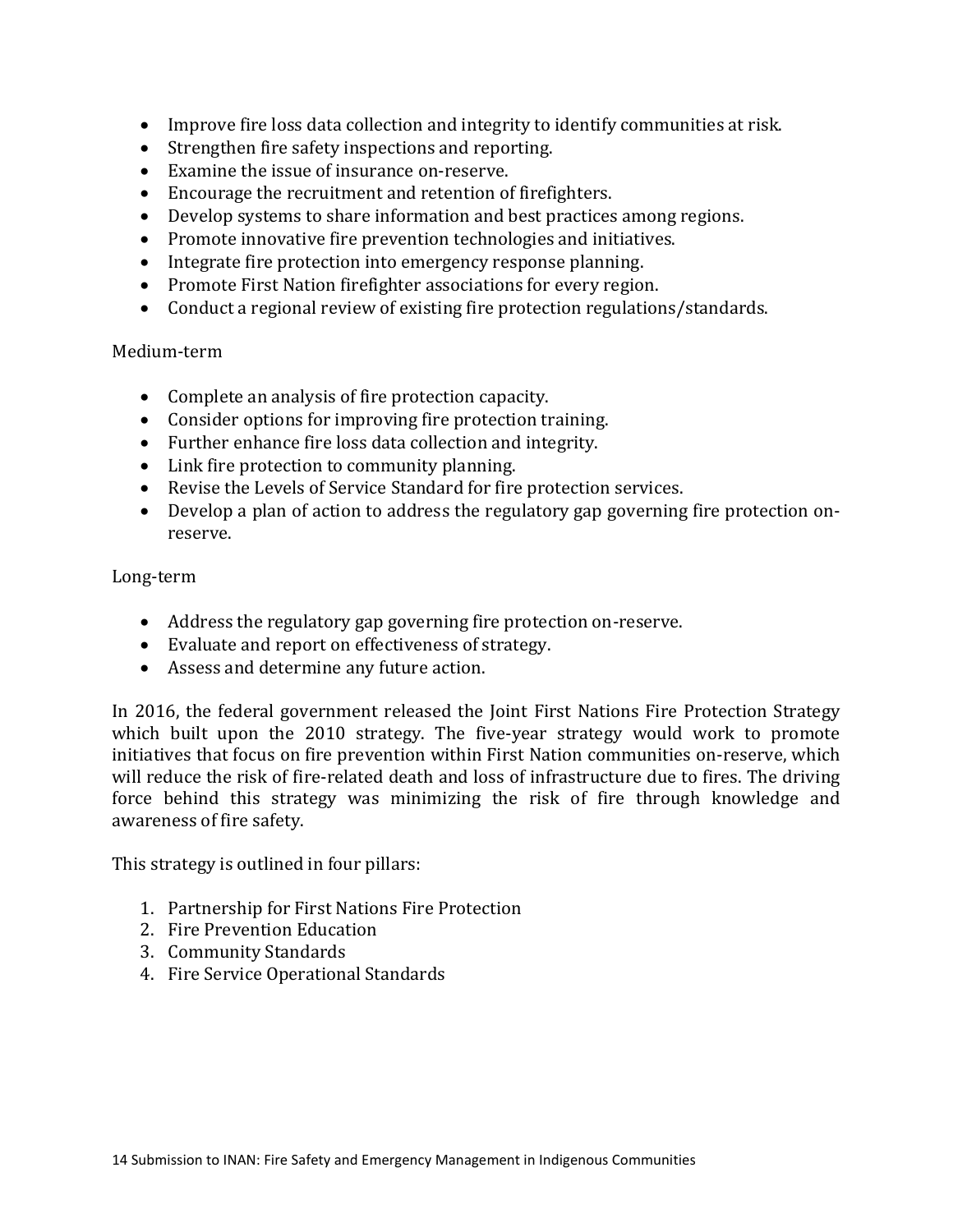Pillar One: INAC proposes ongoing collaboration with First Nation and First Nation organizations to improve infrastructure on reserve. Priority areas are identified as collaboration to prevent fires with a proactive measure.

Pillar Two: Introducing fire prevention programs in First Nation communities to help reduce fire damages and deaths. By strengthening fire safety and awareness across communities, an effective fire protection strategy will be established.

Pillar Three: There is a focus on promoting fire protection standards for communities across the country. Look into development of fire and building codes compliance for First Nation communities.

Pillar Four: A focus on fire prevention in the form of capacity development, code compliance and partnerships.

#### 3.4 Tiered Funding

The current approach by INAC Level of Service Standards - Fire Protection Services - Capital Facilities and Maintenance Program is a continuum of support for First Nation communities that is built on a tired foundation of investment for fire protection.

This approach is hindering the ability for communities to gain the maximum level of funding, which will result in unnecessary damage and lives lost. There are three tiers of funding with the max amount being achieved at the third tier. Once one tier is met the community will be eligible to gain access to funding at the next tier.

- 1. Tier 1 focuses on fire prevention and educational programming.
- 2. Tier 2 focuses on capacity development and training. Funding provided for communities is population based, meaning larger communities will receive more funding than ones with a smaller population.
- 3. Tier 3 focuses on capital investments. Tier 3 provides funding for fire protection infrastructure or equipment.

The amount of time it will take communities to reach each level of funding can vary dramatically. INAC is presenting a formula for successful fire prevention services within a community, but is not providing enough resources to allow communities to benefit.

Funding should be provided to support human capital, rather than capital investments. Community members are often not trained on how to work equipment, making any resources in the community unusable. By supporting human capital communities will become more self-sufficient and will be able to act faster when disaster strikes.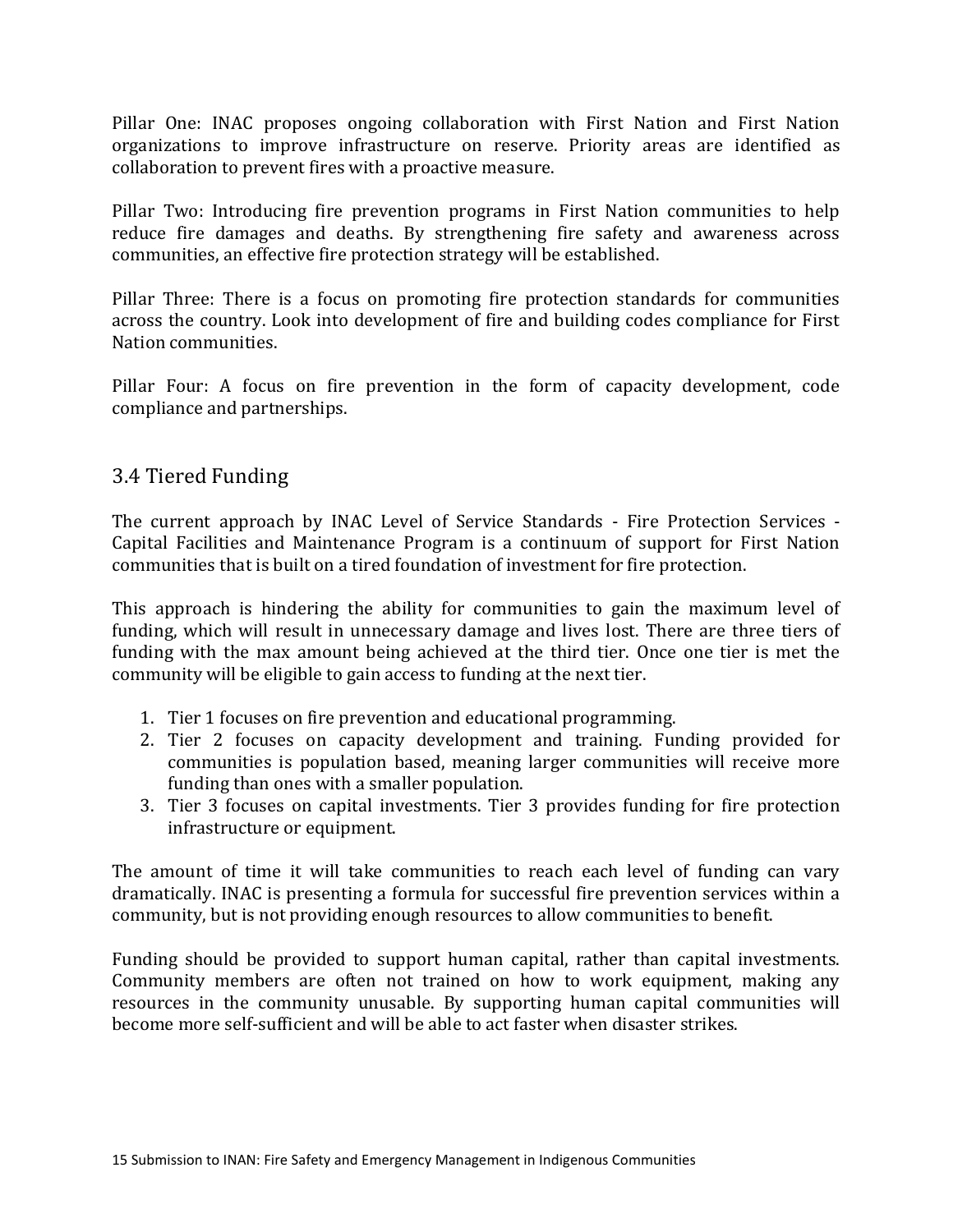### 3.5 Gaps in Federal Policy

The current federal responses to fire prevention have not been adequately presented to First Nation communities and it is unidentified whether or not all communities are aware of what has been implemented.

INAC's policies on fire safety and prevention is currently a one-size-fits-all approach. Fire prevention strategies launched by INAC, such as the Joint First Nation Fire Protection Strategy and the Level of Service Standards – Fire Protection Services, for First Nation communities were produced with lack of input from a variety of First Nation organizations.

As a result, policy does not accurately represent the reality of all First Nation communities across the country. These strategies were conducted through consultation through groups located in one geographic location. The policies may be geared to an already successful model, but it does not represent the differences between rural and remote communities.

The living conditions of those in rural communities largely varies from those who live closer to urban centres. Northern communities face barriers which need to be addressed when formulating policy. Increased consultation with northern First Nation communities is a vital step in creating a fire safety strategy that is unique to NAN territory.

Infrastructure in each community differs due to its location. A community may have access to a fire truck but no building to store it in. If there is a building to store equipment in, it may not be heated. If there are fire hydrants in a community they may not be connected to the water station.

In the 2016, Pikangikum First Nation house fire the sole fire truck in the community did not have water in it when the call came in. The community only has one fire fighter, and he faced a challenging race to the fire, which ultimately saw the terrible loss of nine lives.

#### 3.6 Federal Commitments

In May 2017, Indigenous and Northern Affairs Minister Carolyn Bennett committed to the creation of a First Nation Fire Marshal and the improvement of tracking fire data onreserve. This commitment came after Budget 2017 made no mention of funding designated for fire protection in First Nation communities.

NAN is not aware of any progress made on these issues since the Minister's commitments.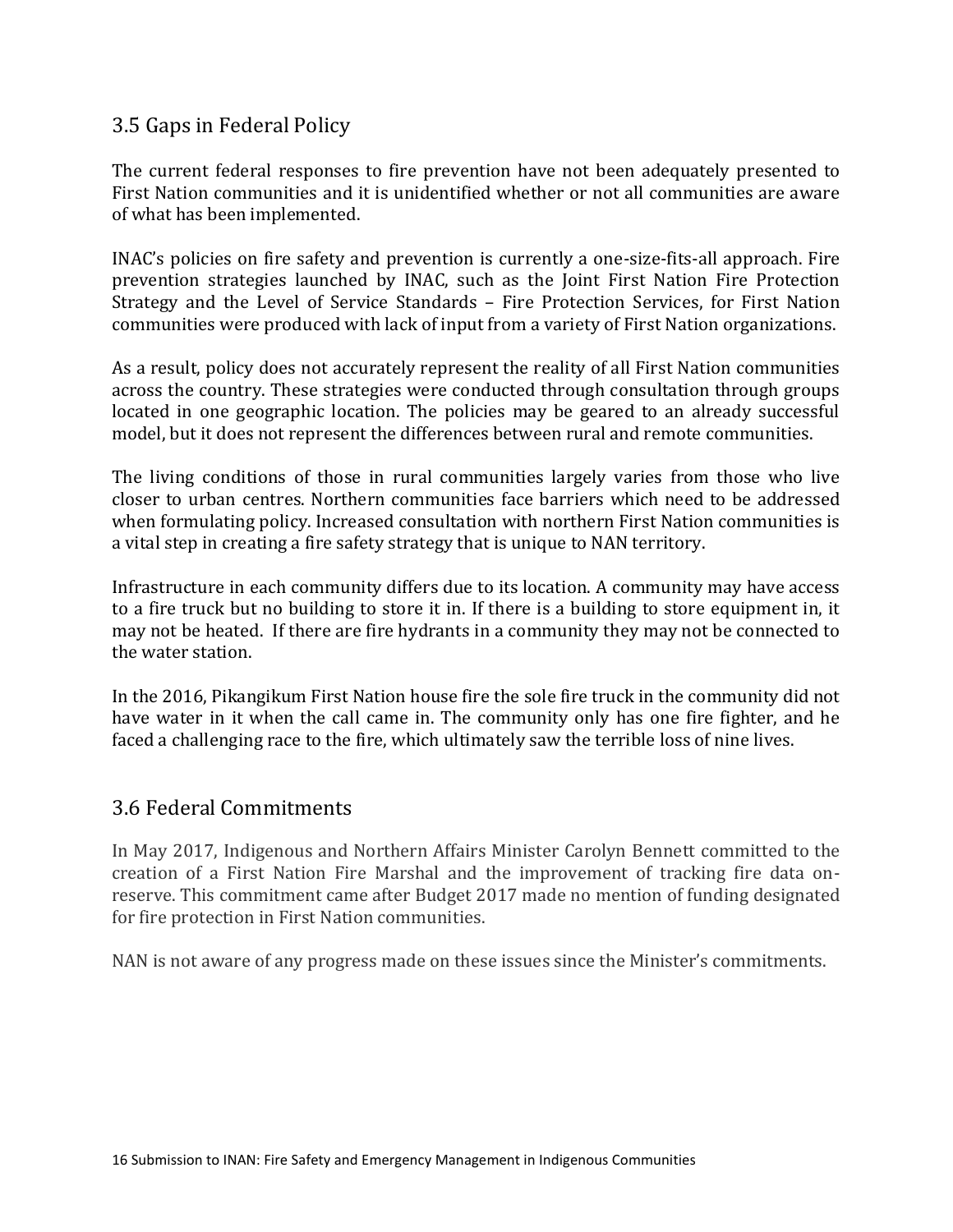## 4.0 New Approach to Fire Safety

### 4.1 Need for NAN-wide Approach

NAN called for a new approach to First Nation fire protection and prevention following a tragic house fire that has claimed a life in Fort Severn First Nation in April 2014. It was the fifth fatality in a house fire in a NAN community in weeks.

The fire came weeks after a February house fire claimed the lives of four people in Mishkeegogamang First Nation. A State of Emergency was declared as the aftershock of that fire devastated the community and prompted calls for a NAN-wide approach to fire safety.

### 4.2 NAN's Plan: Amber's Fire Safety Campaign

Endorsed by Chiefs-in-Assembly and mandated by resolution, NAN launched Amber's Fire Safety Campaign<sup>2</sup> in May 2016 to increase fire safety and help prevent tragic house fires that that have devastated our communities and claimed far too many lives.

Amber's Fire Safety Campaign is named in memory Amber Strang, an infant just five months old and the youngest victim of the March 29, 2016 house fire in Pikangikum First Nation that claimed nine lives, including three generations of her family.

The campaign logo was designed by Caiden Gagnon, an elementary student from Johnny Therriault School in Aroland First Nation, winner of a NAN-wide logo contest.

The first step in the campaign was to provide every home in NAN territory a smoke detector within one year, which is well underway. Long-term goals include:

- providing residential fire extinguishers to homes in all NAN First Nations;
- increasing fire safety awareness and education, including support for certification in wood burning systems and fire prevention services; and
- developing comprehensive plan for fire protection including fire-fighting equipment, services and infrastructure including water distribution systems and fire hydrants.

NAN has established the Amber's Fire Safety Campaign Working Group, comprised of representatives' form First Nation and municipal firefighting services and other agencies including the Fire Marshal of Ontario.

Now in its second year, NAN continues to advance the campaign by working with Tribal Councils, various levels of government, municipal fire departments and other agencies to coordinate efforts to improve fire safety and fire-fighting services in all 49 of our First Nation communities.